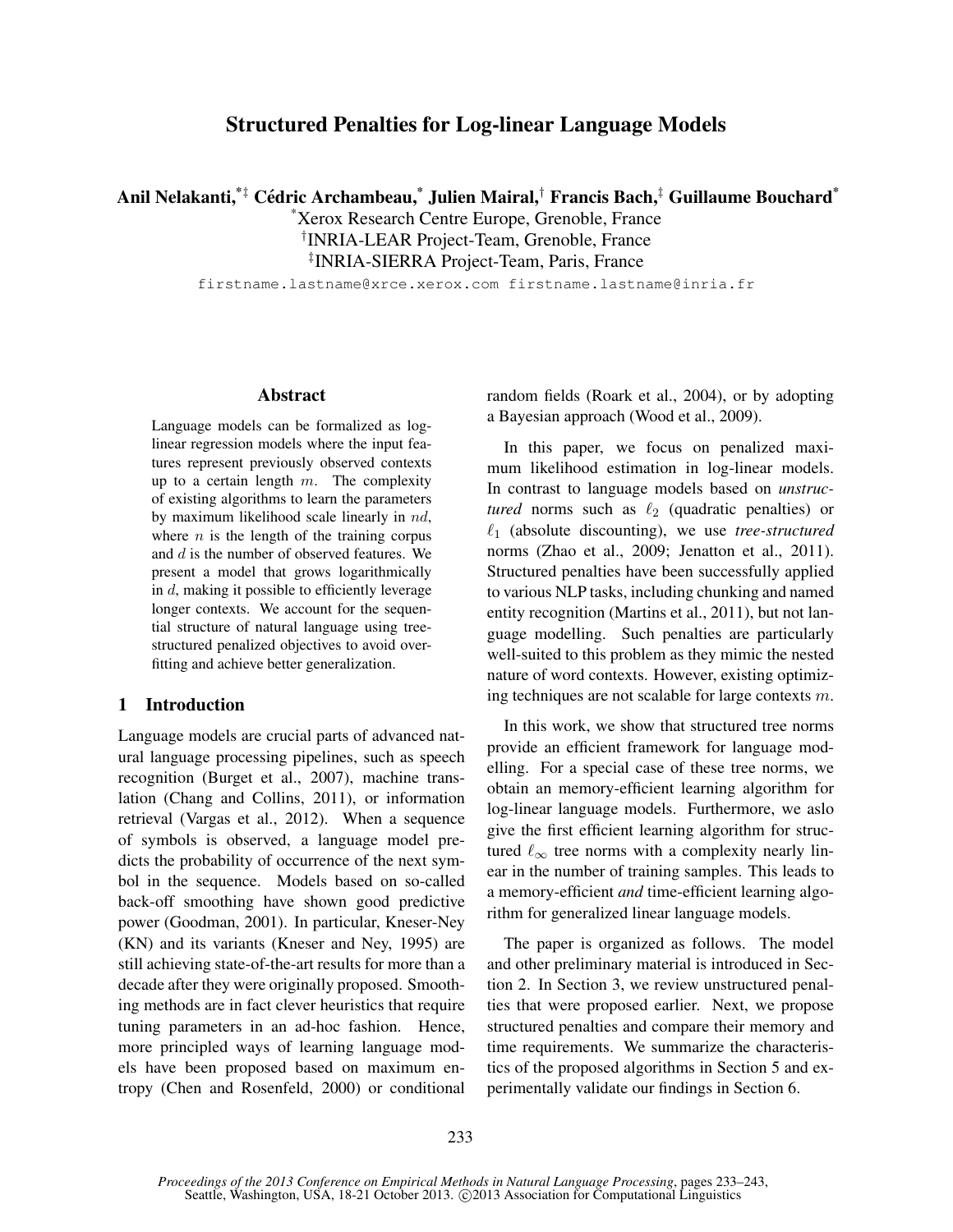

Figure 1: Example of uncollapsed (trie) and corresponding collapsed (tree) structured vectors and proximal operators applied to them. Weight values are written inside the node. Subfigure (a) shows the complete trie  $S$  and Subfigure (b) shows the corresponding collapsed tree  $T$ . The number in the brackets shows the number of nodes collapsed. Subfigure (c) shows vector after proximal projection for  $\ell_2^T$ -norm (which cannot be collapsed), and Subfigure (d) that of  $\ell_{\infty}^T$ -norm proximal projection which can be collapsed.

## 2 Log-linear language models

Multinomial logistic regression and Poisson regression are examples of log-linear models (McCullagh and Nelder, 1989), where the likelihood belongs to an exponential family and the predictor is linear. The application of log-linear models to language modelling was proposed more than a decade ago (Della Pietra et al., 1997) and it was shown to be competitive with state-of-the-art language modelling such as Knesser-Ney smoothing (Chen and Rosenfeld, 2000).

#### 2.1 Model definition

Let  $V$  be a set of words or more generally a set of symbols, which we call vocabulary. Further, let  $xy$ be a sequence of  $n+1$  symbols of V, where  $x \in V^n$ and  $y \in V$ . We model the probability that symbol y succeeds  $x$  as

$$
P(y = v|x) = \frac{e^{w_v^\top \phi_m(x)}}{\sum_{u \in V} e^{w_u^\top \phi_m(x)}},\tag{1}
$$

where  $W = \{w_v\}_{v \in V}$  is the set of parameters, and  $\phi_m(x)$  is the vector of features extracted from x, the sequence preceding  $y$ . We will describe the features shortly.

Let  $x_{1:i}$  denote the subsequence of x starting at the first position up to the  $i^{\text{th}}$  position and  $y_i$  the next symbol in the sequence. Parameters are estimated by minimizing the penalized log-loss:

$$
W^* \in \underset{W \in \mathcal{K}}{\text{argmin}} \ f(W) + \lambda \Omega(W), \tag{2}
$$

where  $f(W) := -\sum_{i=1}^{n} \ln p(y_i | x_{1:i}; W)$  and K is a convex set representing the constraints applied on the parameters. Overfitting is avoided by adjusting the regularization parameter  $\lambda$ , e.g., by crossvalidation.

#### 2.2 Suffix tree encoding

Suffix trees provide an efficient way to store and manipulate discrete sequences and can be constructed in linear time when the vocabulary is fixed (Giegerich and Kurtz, 1997). Recent examples include language models based on a variable-length Markovian assumption (Kennington et al., 2012) and the sequence memoizer (Wood et al., 2011). The suffix tree data structure encodes all the unique suffixes observed in a sequence up to a maximum given length. It exploits the fact that the set of observed contexts is a small subset of all possible contexts. When a series of suffixes of increasing lengths are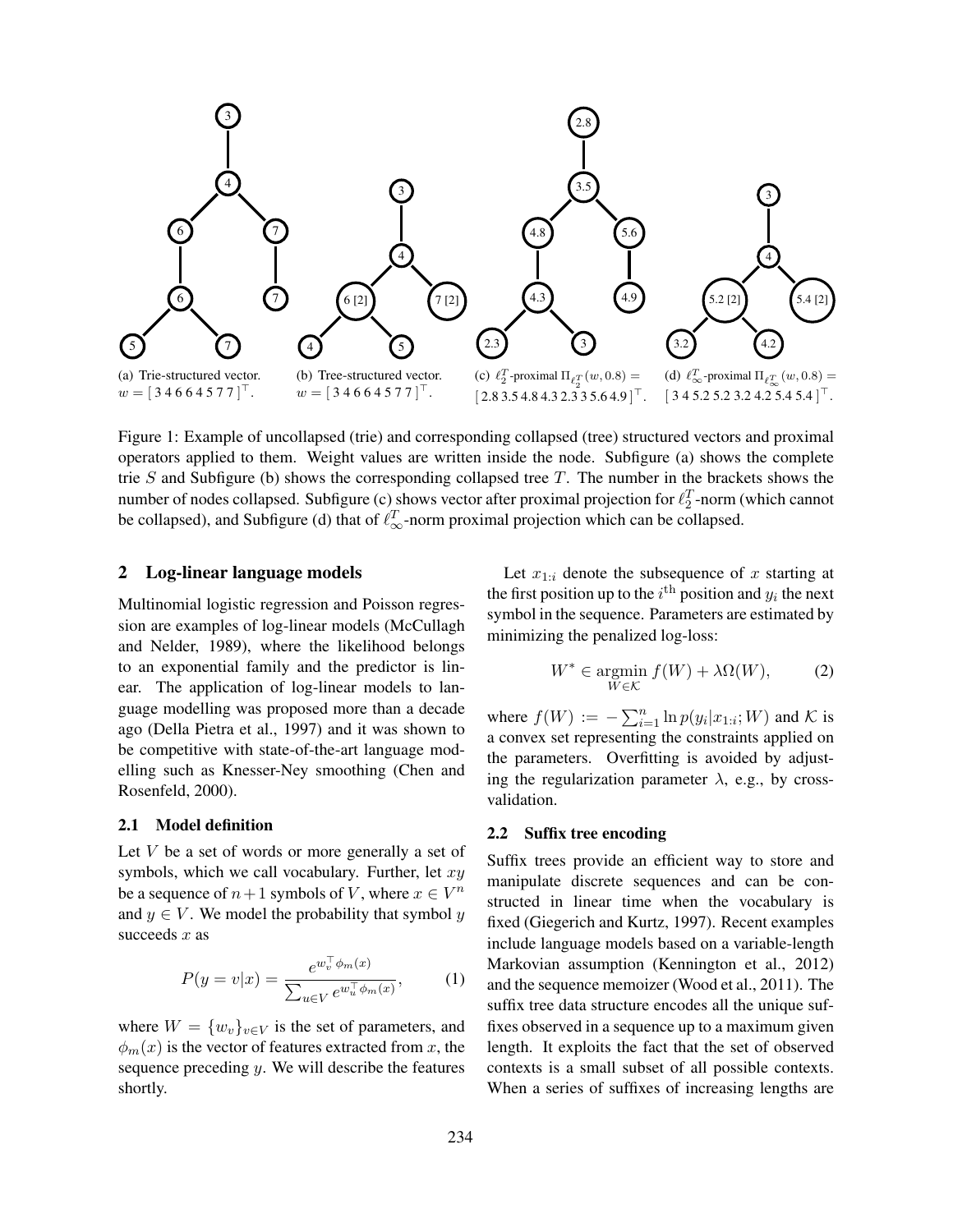Algorithm 1  $W^*$  $:=$  argmin  $\{f(X, Y; W) +$  $\lambda \Omega(W)$ } Stochastic optimization algorithm (Hu et al., 2009)

- 1 Input:  $\lambda$  regularization parameter, L Lipschitz constant of  $\nabla f$ ,  $\mu$  coefficient of strong-convexity of  $f + \lambda \Omega$ , X design matrix, Y label set
- 2 Initialize:  $\overline{W} = Z = 0, \tau = \delta = 1, \rho = L + \mu$
- 3 repeat until maximum iterations
- 4 #estimate point for gradient update  $\overline{W} = (1 - \tau)W + \tau Z$
- 5 #use mini-batch  $\{X_{\vartheta}, Y_{\vartheta}\}\$  for update  $W = \text{ParamUpdate}(X_{\vartheta}, Y_{\vartheta}, \overline{W}, \lambda, \rho)$
- $6$  #weighted combination of estimates  $Z = \frac{1}{\rho \tau + \mu} \big( (1 - \mu) Z + (\mu - \rho) \overline{W} + \rho W \big)$  $7 \#update$  constants

$$
\begin{aligned} \n\# \text{update constants} \\ \n\rho = L + \mu/\delta, \tau = \frac{\sqrt{4\delta + \delta^2} - \delta}{2}, \delta = (1 - \tau)\delta \n\end{aligned}
$$

**Procedure:**  $W := \text{ParamUpdate}(X_{\vartheta}, Y_{\vartheta}, \overline{W}, \lambda, \rho)$  $W' = \overline{W} - \frac{1}{\rho} \nabla f(X_{\vartheta}, Y_{\vartheta}, \overline{W})$  #gradient step  $W = [W]_+$  #projection to non-negative orthant  $W = \Pi_{\Omega}(w, \kappa)$  #proximal step

always observed in the same context, the successive suffixes are collapsed into a single node. The uncollapsed version of the suffix tree  $T$  is called a suffix *trie*, which we denote S. A suffix trie also has a tree structure, but it potentially has much larger number of nodes. An example of a suffix trie S and the associated suffix tree  $T$  are shown in Figures 1(a) and 1(b) respectively. We use  $|S|$  to denote the number of nodes in the trie S and  $|T|$  for the number of nodes in the tree T.

Suffix tree encoding is particularly helpful in applications where the resulting hierarchical structures are thin and tall with numerous non-branching paths. In the case of text, it has been observed that the number of nodes in the tree grows slower than that of the trie with the length of the sequence (Wood et al., 2011; Kennington et al., 2012). This is a significant gain in the memory requirements and, as we will show in Section 4, can also lead to important computational gains when this structure is exploited.

The feature vector  $\phi_m(x)$  encodes suffixes (or contexts) of increasing length up to a maximum length m. Hence, the model defined in  $(1)$  is similar to m-gram language models. Naively, the feature vector  $\phi_m(x)$  corresponds to one path of length m starting at the root of the suffix trie  $S$ . The entries in  $W$  correspond to weights for each suffix. We thus have a trie structure S on W (see Figure 1(a)) constraining the number of free parameters. In other words, there is one weight parameter per node in the trie S and the matrix of parameters W is of size  $|S|$ .

In this work, however, we consider models where the number of parameters is equal to the size of the suffix tree  $T$ , which has much fewer nodes than  $S$ . This is achieved by ensuring that all parameters corresponding to suffixes at a node share the same parameter value (see Figure 1(b)). These parameters correspond to paths in the suffix trie that do not branch *i.e.* sequence of words that always appear together in the same order.

## 2.3 Proximal gradient algorithm

The objective function (2) involves a smooth convex loss f and a possibly non-smooth penalty  $\Omega$ . Subgradient descent methods for non-smooth  $\Omega$  could be used, but they are unfortunately very slow to converge. Instead, we choose proximal methods (Nesterov, 2007), which have fast convergence rates and can deal with a large number of penalties  $\Omega$ , see (Bach et al., 2012).

Proximal methods iteratively update the current estimate by making a generalized gradient update at each iteration. Formally, they are based on a linearization of the smooth function  $f$  around a parameter estimate  $\overline{W}$ , adding a quadratic penalty term to keep the updated estimate in the neighborhood of  $\overline{W}$ . At iteration t, the update of the parameter W is given by

$$
W^{t+1} = \underset{W \in \mathcal{K}}{\operatorname{argmin}} \left\{ f(\overline{W}) + (W - \overline{W})^{\top} \nabla f(\overline{W}) + \Omega(W) + \frac{L}{2} \|W - \overline{W}\|_2^2 \right\}, \tag{3}
$$

where  $L > 0$  is an upper-bound on the Lipschitz constant of the gradient  $\nabla f$ . The matrix  $\overline{W}$  could either be the current estimate  $W<sup>t</sup>$  or its weighted combination with the previous estimate for accelerated convergence depending on the specific algorithm used (Beck and Teboulle, 2009). Equation (3) can be rewritten to be solved in two independent steps: a gradient update from the smooth part followed by a projection depending only on the nonsmooth penalty:

$$
W' = \overline{W} - \frac{1}{L} \nabla f(\overline{W}),\tag{4}
$$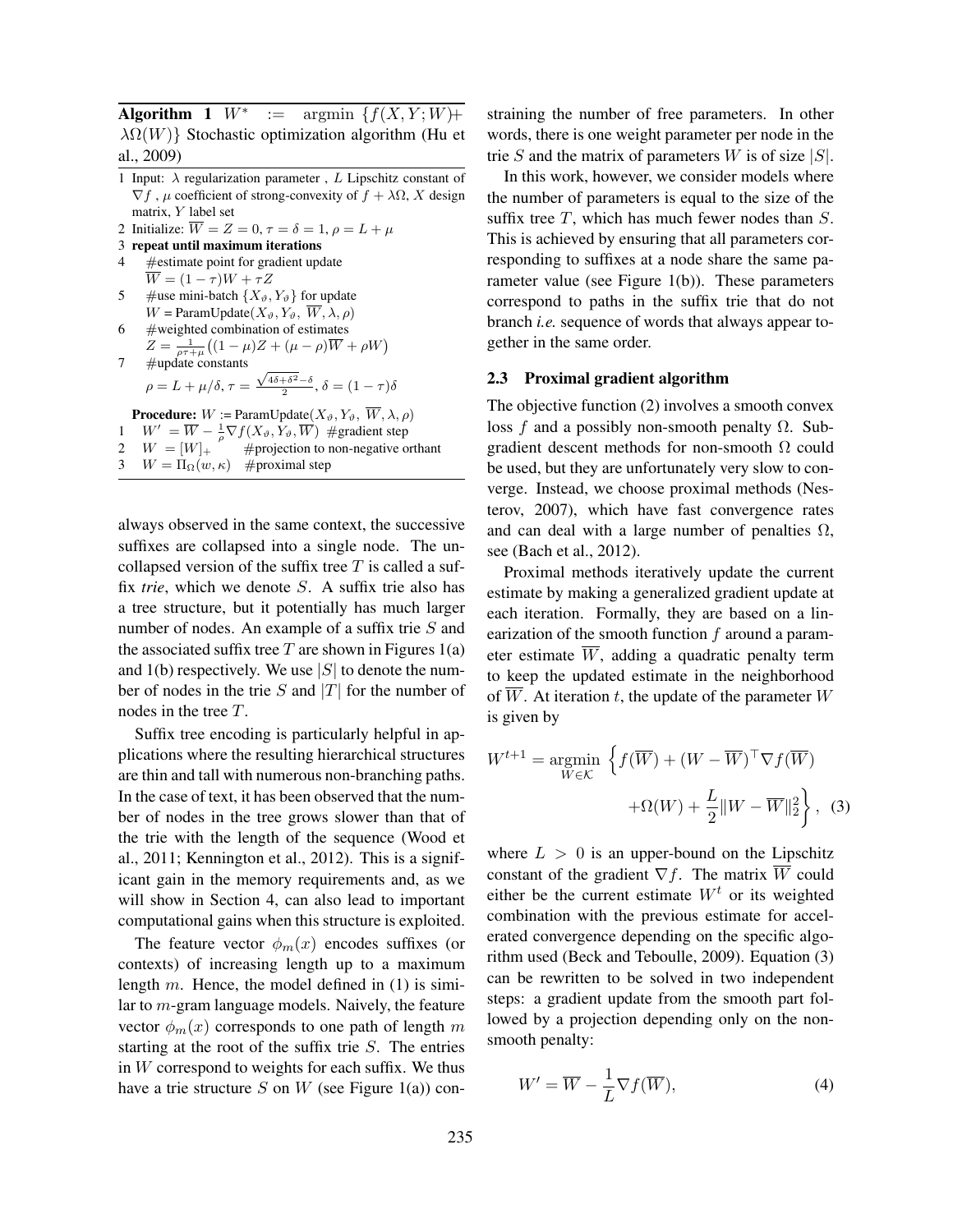$$
W^{t+1} = \underset{W \in \mathcal{K}}{\text{argmin}} \frac{1}{2} \|W - W'\|_2^2 + \frac{\lambda \Omega(W)}{L}.
$$
 (5)

Update (5) is called the proximal operator of  $W'$ with parameter  $\frac{\lambda}{L}$  that we denote  $\Pi_{\Omega}(W', \frac{\lambda}{L})$ . Efficiently computing the proximal step is crucial to maintain the fast convergence rate of these methods.

#### 2.4 Stochastic proximal gradient algorithm

In language modelling applications, the number of training samples *n* is typically in the range of  $10^5$ or larger. Stochastic version of the proximal methods (Hu et al., 2009) have been known to be well adapted when  $n$  is large. At every update, the stochastic algorithm estimates the gradient on a mini-batch, that is, a subset of the samples. The size of the mini-batches controls the trade-off between the variance in the estimate of gradient and the time required for compute it. In our experiments we use mini-batches of size 400. The training algorithm is summarized in Algorithm 1. The acceleration is obtained by making the gradient update at a specific weighted combination of the current and the previous estimates of the parameters. The weighting is shown in step 6 of the Algorithm 1.

#### 2.5 Positivity constraints

Without constraining the parameters, the memory required by a model scales linearly with the vocabulary size  $|V|$ . Any symbol in V observed in a given context is a positive example, while any symbols in  $V$  that does not appear in this context is a negative example. When adopting a log-linear language model, the negative examples are associated with a small negative gradient step in  $(4)$ , so that the solution is not sparse accross multiple categories in general. By constraining the parameters to be positive (i.e., the set of feasible solutions  $K$  is the positive orthant), the projection step 2 in Algorithm 1 can be done with the same complexity, while maintaining sparse parameters accross multiple categories. More precisely, the weights for the category  $k$  associated to a given context x, is always zeros if the category  $k$ never occured after context  $x$ . A significant gain in memory (nearly | $V$ |-fold for large context lengths) was obtained without loss of accuracy in our experiments.

## 3 Unstructured penalties

Standard choices for the penalty function  $\Omega(W)$  include the  $\ell_1$ -norm and the squared  $\ell_2$ -norm. The former typically leads to a solution that is sparse and easily interpretable, while the latter leads to a non-sparse, generally more stable one. In particular, the squared  $\ell_2$  and  $\ell_1$  penalties were used in the context of log-linear language models (Chen and Rosenfeld, 2000; Goodman, 2004), reporting performances competitive with bi-gram and tri-gram interpolated Kneser-Ney smoothing.

## 3.1 Proximal step on the suffix trie

For squared  $\ell_2$  penalties, the proximal step  $\Pi_{\ell_2^2}(w^t, \frac{\kappa}{2})$  is the element-wise rescaling operation:

$$
w_i^{(t+1)} \leftarrow w_i^{(t)} (1 + \kappa)^{-1} \tag{6}
$$

For  $\ell_1$  penalties, the proximal step  $\Pi_{\ell_1}(w^t, \kappa)]$  is the soft-thresholding operator:

$$
w_i^{(t+1)} \leftarrow \max(0, w_i^{(t)} - \kappa). \tag{7}
$$

These projections have linear complexity in the number of features.

## 3.2 Proximal step on the suffix tree

When feature values are identical, the corresponding proximal (and gradient) steps are identical. This can be seen from the proximal steps (7) and (6), which apply to single weight entries. This property can be used to group together parameters for which the feature values are equal. Hence, we can collapse successive nodes that always have the same values in a suffix trie (as in Figure  $1(b)$ ), that is to say we can directly work on the suffix tree. This leads to a proximal step with complexity that scales linearly with the number of symbols seen in the corpus (Ukkonen, 1995) and logarithmically with context length.

### 4 Structured penalties

The  $\ell_1$  and squared  $\ell_2$  penalties do not account for the sequential dependencies in the data, treating suffixes of different lengths equally. This is inappropriate considering that longer suffixes are typically observed less frequently than shorter ones. Moreover, the fact that suffixes might be nested is disregarded. Hence, we propose to use the tree-structured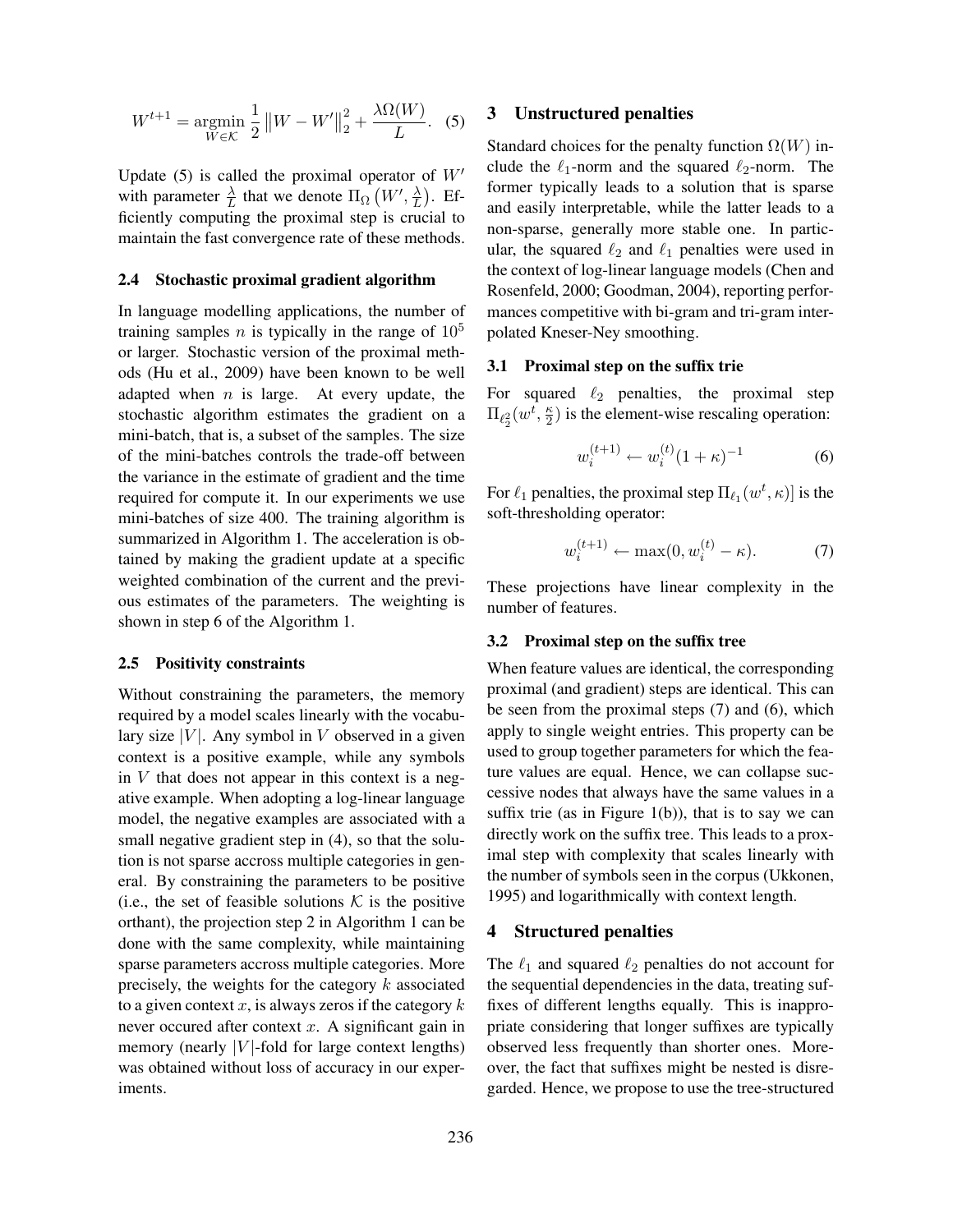**Algorithm 2**  $w := \Pi_{\ell_2^T}(w, \kappa)$  Proximal projection step for  $\ell_2^T$  on grouping  $\mathcal{G}$ .

1 Input: T suffix tree, w trie-structured vector,  $\kappa$  threshold

2 Initialize:  $\{\gamma_i\} = 0, \{\eta_i\} = 1$ 

3  $\eta = \text{UpwardPass}(\eta, \gamma, \kappa, w)$ 

4  $w =$ DownwardPass $(\eta, w)$ 

**Procedure**:  $\eta := \text{UpwardPass}(\eta, \gamma, \kappa, w)$ 

1 for x ∈ DepthFirstSuffixTraversal(T, *PostOrder*)

2  $\gamma_x = w_x^2 + \sum_{h \in children(x)} \gamma_h$ 2  $\gamma_x = w_x^2 + \sum_{h \in child}$ <br>3  $\eta_x = [1 - \kappa/\sqrt{\gamma_x}]_+$ 

4  $\gamma_x = \eta_x^2 \gamma_x$ 

**Procedure:**  $w :=$ DownwardPass $(n, w)$ 1 for x ∈ DepthFirstSuffixTraversal(T, *PreOrder*)

2  $w_x = \eta_x w_x$ 

3 for  $h \in children(x)$ 

4 
$$
\eta_h = \eta_x \eta_h
$$

- a DepthFirstSuffixTraversal(T,*Order*) returns observed suffixes from the suffix tree  $T$  by depth-first traversal in the order prescribed by *Order*.
- b  $w_x$  is the weights corresponding to the suffix x from the weight vector  $w$  and  $children(x)$  returns all the immediate children to suffix  $x$  in the tree.

norms (Zhao et al., 2009; Jenatton et al., 2011), which are based on the suffix trie or tree, where subtrees correspond to contexts of increasing lengths. As will be shown in the experiments, this prevents the model to overfit unlike the  $\ell_1$ - or squared  $\ell_2$ norm.

# 4.1 Definition of tree-structured  $\ell_p^T$  norms

Definition 1. *Let* x *be a training sequence. Group* g(w, j) *is the subvector of* w *associated with the subtree rooted at the node j of the suffix trie*  $S(x)$ *.* 

Definition 2. *Let* G *denote the ordered set of nodes of the tree*  $T(x)$  *such that for*  $r < s$ ,  $g(w,r) \cap$  $g(w, s) = \emptyset$  *or*  $g(w, r) \subset g(w, s)$ *. The treestructured*  $\ell_p$ -norm is defined as follows:

$$
\ell_p^T(w) = \sum_{j \in \mathcal{G}} ||g(w,j)||_p. \tag{8}
$$

We specifically consider the cases  $p = 2, \infty$  for which efficient optimization algorithms are available. The  $\ell_p^T$ -norms can be viewed as a group sparsity-inducing norms, where the groups are organized in a tree. This means that when the weight associated with a parent in the tree is driven to zero, the weights associated to all its descendants should also be driven to zero.

**Algorithm 3**  $w := \Pi_{\ell_{\infty}^T}(w, \kappa)$  Proximal projection step for  $\ell_{\infty}^T$  on grouping  $\mathcal{G}$ .

Input: T suffix tree,  $w=[v \ c]$  tree-structured vector v with corresponding number of suffixes collapsed at each node in c, κ threshold

1 for x ∈ DepthFirstNodeTraversal(T, *PostOrder*)

2  $g(v, x) := \pi_{\ell_{\infty}^T}(g(v, x), c_x \kappa)$ **Procedure**:  $q := \pi_{\ell_{\infty}}(q, \kappa)$ Input:  $q = [v \ c], q_i = [v_i \ c_i], i = 1, \cdots, |q|$ Initialize:  $U = \{\}, L = \{\}, I = \{1, \dots, |q|\}$ 1 while  $I \neq \emptyset$ 2 **pick random**  $\rho \in I$  #choose pivot 3  $U = \{j|v_j \ge v_\rho\}$  #larger than  $v_\rho$ 4  $L = \{j|v_j v_\rho\}$  #smaller than  $v_\rho$ 5  $\delta S = \sum_{i \in U} v_i \cdot c_i, \ \delta C = \sum_{i \in U} c_i$ 6 if  $(S + \delta S) - (C + \delta C)\rho < \kappa$ 7  $S := (S + \delta S), C := (C + \delta C), I := L$ 8 else  $I := U \setminus {\rho}$ 9  $r = \frac{S - \kappa}{C}$ ,  $v_i := v_i - \max(0, v_i - r)$  #take residuals

a DepthFirstNodeTraversal(T,*Order*) returns nodes x from the suffix tree  $T$  by depth-first traversal in the order prescribed by *Order*.

For structured  $\ell_p^T$ -norm, the proximal step amounts to residuals of recursive projections on the  $\ell_a$ -ball in the order defined by G (Jenatton et al., 2011), where  $\ell_q$ -norm is the dual norm of  $\ell_p$ -norm<sup>1</sup>. In the case  $\ell_2^T$ -norm this comes to a series of projections on the  $\ell_2$ -ball. For  $\ell_{\infty}^T$ -norm it is instead projections on the  $\ell_1$ -ball. The order of projections defined by  $\mathcal G$  is generated by an upward pass of the suffix trie. At each node through the upward pass, the subtree below is projected on the dual norm ball of size  $\kappa$ , the parameter of proximal step. We detail the projections on the norm ball below.

#### **4.2** Projections on  $\ell_q$ -ball for  $q = 1, 2$

Each of the above projections on the dual norm ball takes one of the following forms depending on the choice of the norm. Projection of vector  $w$  on the  $\ell_2$ -ball is equivalent to thresholding the magnitude of w by  $\kappa$  units while retaining its direction:

$$
w \leftarrow [||w||_2 - \kappa]_+ \frac{w}{||w||_2}.
$$
 (9)

This can be performed in time linear in size of  $w$ ,  $O(|w|)$ . Projection of a non-negative vector w on the  $\ell_1$ -ball is more involved and requires thresholding

<sup>&</sup>lt;sup>1</sup> $\ell_p$ -norm and  $\ell_q$ -norm are dual to each other if  $\frac{1}{p} + \frac{1}{q} = 1$ .  $\ell_2$ -norm is self-dual while the dual of  $\ell_{\infty}$ -norm is the  $\ell_1$ -norm.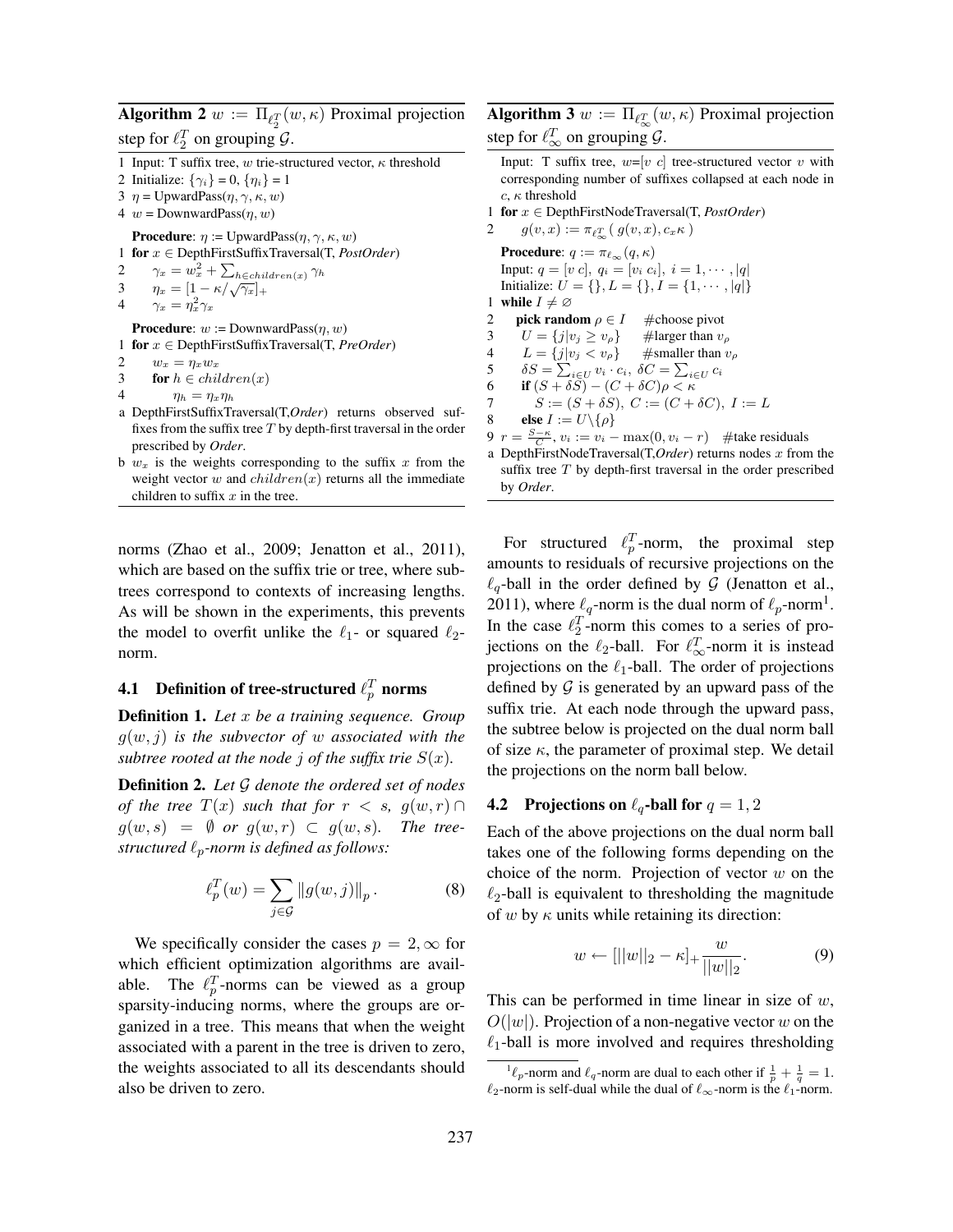by a value such that the entries in the resulting vector add up to  $\kappa$ , otherwise w remains the same:

$$
w \leftarrow [w - \tau]_+
$$
 s.t.  $||w||_1 = \kappa$  or  $\tau = 0.$  (10)

 $\tau = 0$  is the case where w lies inside the  $\ell_1$ -ball of size  $\kappa$  with  $||w||_1 < \kappa$ , leaving w intact. In the other case, the threshold  $\tau$  is to be computed such that after thresholding, the resulting vector has an  $\ell_1$ -norm of  $\kappa$ . The simplest way to achieve this is to sort by descending order the entries  $\overline{w} = \text{sort}(w)$ and pick the k largest values such that the  $(k+1)$ <sup>th</sup> largest entry is smaller than  $\tau$ :

$$
\sum_{i=1}^{k} \overline{w}_i - \tau = \kappa \text{ and } \tau > \overline{w}_{k+1}.
$$
 (11)

We refer to  $\overline{w}_k$  as the pivot and are only interested in entries larger than the pivot. Given a sorted vector, it requires looking up to exactly  $k$  entries, however, sorting itself take  $O(|w| \log |w|)$ .

#### 4.3 Proximal step

Naively employing the projection on the  $\ell_2$ -ball described above leads to an  $O(d^2)$  algorithm for  $\ell_2^T$ proximal step. This could be improved to a linear algorithm by aggregating all necessary scaling factors while making an upward pass of the trie S and applying them in a single downward pass as described in (Jenatton et al., 2011). In Algorithm 2, we detail this procedure for trie-structured vectors.

The complexity of  $\ell_{\infty}^T$ -norm proximal step depends directly on that of the pivot finding algorithm used within its  $\ell_1$ -projection method. Naively sorting vectors to find the pivot leads to an  $O(d^2 \log d)$ algorithm. Pivot finding can be improved by randomly choosing candidates for the pivot and the best known algorithm due to (Bruckner, 1984) has amortized linear time complexity in the size of the vector. This leaves us with  $O(d^2)$  complexity for  $\ell_{\infty}^T$ -norm proximal step. (Duchi et al., 2008) proposes a method that scales linearly with the number of non-zero entries in the gradient update  $(s)$ but logarithmically in  $d$ . But recursive calls to  $\ell_1$ -projection over subtrees will fail the sparsity assumption (with  $s \approx d$ ) making proximal step quadratic. Procedure for  $\Pi_{\ell_{\infty}^T}$  on trie-structured vectors using randomized pivoting method is described in Algorithm 3.

We next explain how the number of  $\ell_1$ -projections can be reduced by switching to the tree  $T$  instead of trie S which is possible due to the good properties of  $\ell_{\infty}^T$ -norm. Then we present a pivot finding method that is logarithmic in the feature size for our application.

# 4.4  $\ell_{\infty}^T$ -norm with suffix trees

We consider the case where all parameters are initialized with the same value for the optimization procedure, typically with zeros. The condition that the parameters at any given node continue to share the same value requires that both the gradient update (4) and proximal step (5) have this property. We modify the tree structure to ensure that after gradient updates parameters at a given node continue to share a single value. Nodes that do not share a value after gradient update are split into multiple nodes where each node has a single value. We formally define this property as follows:

Definition 3. *A constant value non-branching path is a set of nodes*  $P \in \mathcal{P}(T, w)$  *of a tree structure*  $T$ *w.r.t. vector*  $w$  *if*  $P$  *has*  $|P|$  *nodes with*  $|P| - 1$  *edges between them and each node has at most one child and all nodes*  $i, j \in P$  *have the same value in vector*  $w$  *as*  $w_i = w_j$ .

The nodes of Figure 1(b) correspond to constant value non-branching paths when the values for all parameters at each of the nodes are the same. Next we show that this tree structure is retained after proximal steps of  $\ell_{\infty}^T$ -norm.

Proposition 1. *Constant value non-branching paths*  $\mathcal{P}(T, w)$  of T structured vector w are preserved under the proximal projection step  $\Pi_{\ell_{\infty}^T}(w,\kappa).$ 

Figure 1(d) illustrates this idea showing  $\ell_{\infty}^T$  projection applied on the collapsed tree. This makes it memory efficient but the time required for the proximal step remains the same since we must project each subtree of S on the  $\ell_1$ -ball. The sequence of projections at nodes of  $S$  in a non-branching path can be rewritten into a single projection step using the following technique bringing the number of projections from  $|S|$  to  $|T|$ .

Proposition 2. *Successive projection steps for subtrees with root in a constant value non-branching*  $path P = \{g_1, \cdots, g_{|P|}\} \in \mathcal{P}(T, w)$  for  $\Pi_{\ell_{\infty}^T}(w, \kappa)$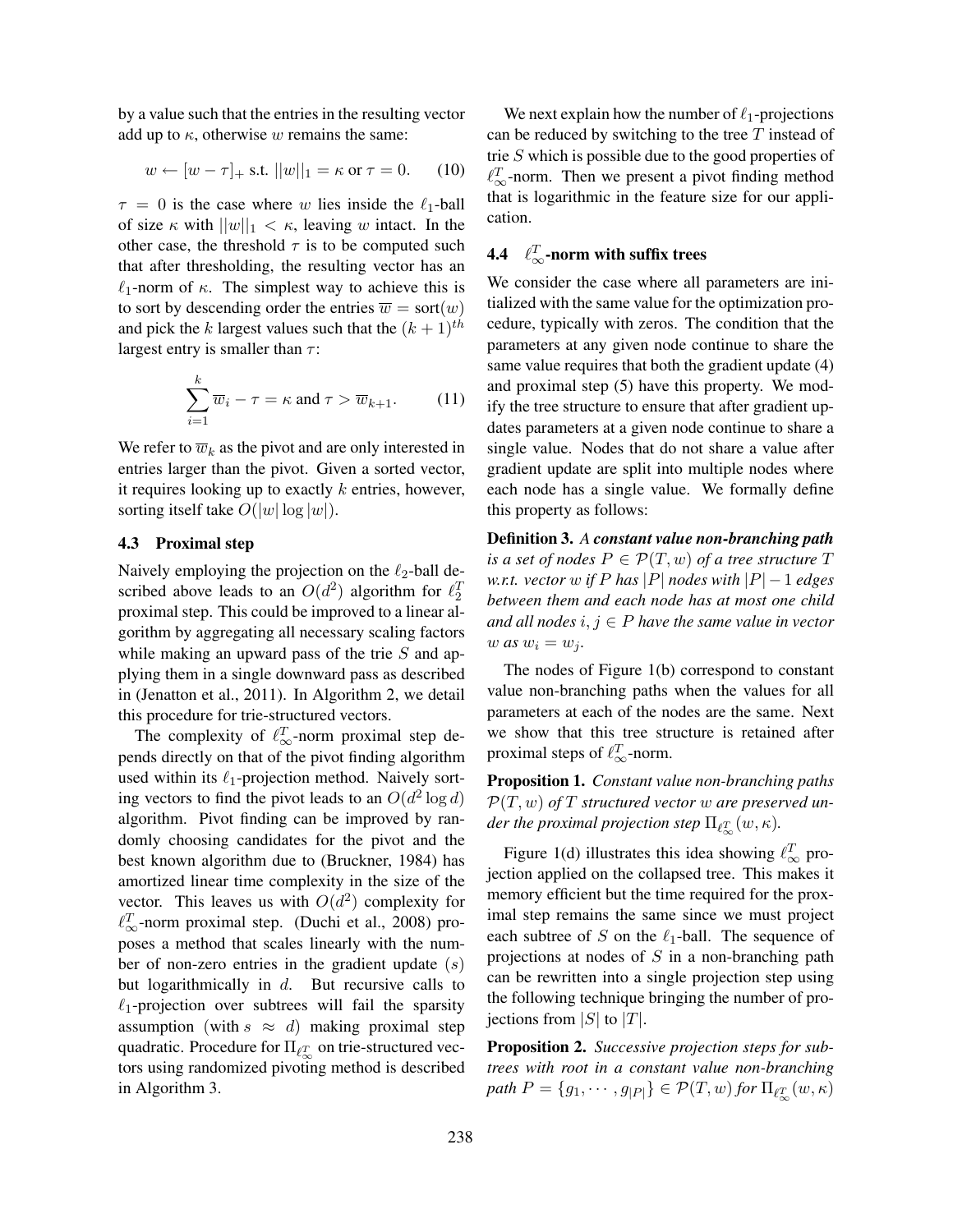*is*  $\pi_{g_{|P|}} \circ \cdots \circ \pi_{g_1}(w, \kappa)$  *applied in bottom-up order defined by* G*. The composition of projections can be rewritten into a single projection step with* κ *scaled by the number of projections* |P| *as,*

$$
\pi_{g_{|P|}}(w,\kappa|P|) \equiv \pi_{g_{|P|}} \circ \cdots \circ \pi_{g_1}(w,\kappa).
$$

The above propositions show that  $\ell_{\infty}^T$ -norm can be used with the suffix tree with fewer projection steps. We now propose a method to further improve each of these projection steps.

# **4.5** Fast proximal step for  $\ell_{\infty}^T$ -norm

Let  $k$  be the cardinality of the set of values larger than the pivot in a vector to compute the threshold for  $\ell_1$ -projection as referred in (11). This value varies from one application to another, but for language applications, our experiments on 100K english words (APNews dataset) showed that  $k$  is generally small: its value is on average 2.5, and its maximum is around 10 and 20, depending on the regularization level. We propose using a max-heap data structure (Cormen et al., 1990) to fetch the  $k$ largest values necessary to compute the threshold. Given the heap of the entries the cost of finding the pivot is  $O(k \log(d))$  if the pivot is the  $k^{\text{th}}$  largest entry and there are d features. This operation is performed d times for  $\ell_{\infty}^T$ -norm as we traverse the tree bottom-up. The heap itself is built on the fly during this upward pass. At each subtree, the heap is built by merging those of their children in constant time by using Fibonacci heaps. This leaves us with a  $O(dk \log(d))$  complexity for the proximal step. This procedure is detailed in Algorithm 4.

### 5 Summary of the algorithms

Table 1 summarizes the characteristics of the algorithms associated to the different penalties:

1. The unstructured norms  $\ell_p$  do not take into account the varying sparsity level with context length. For  $p=1$ , this leads to a sparse solution and for  $p=2$ , we obtain the classical quadratic penalty. The suffix tree representation leads to an efficient memory usage. Furthermore, to make the training algorithm time efficient, the parameters corresponding to contexts which always occur in the same larger **Algorithm 4**  $w := \Pi_{\ell_{\infty}^T}(w, \kappa)$  Proximal projection step for  $\ell_{\infty}^T$  on grouping  $\mathcal G$  using heap data structure.

- Input: T suffix tree,  $w=[v \ c]$  tree-structured vector v with corresponding number of suffixes collapsed at each node in  $c, \kappa$  threshold Initialize  $\mathcal{H} = \{\} \#$  empty set of heaps 1 for x ∈ DepthFirstNodeTraversal(T, *PostOrder*)  $g(v, x) := \pi_{\ell_{\infty}^T}(w, x, c_x \kappa, \mathcal{H})$ **Procedure:**  $q := \pi_{\ell_{\infty}}(w, x, \kappa, \mathcal{H})$ 1  $\mathcal{H}_x$  = NewHeap $(v_x, c_x, v_x)$ 2 **for**  $j \in \text{children}(x)$  # merge with child heaps  $\tau_x = \tau_x + \tau_i$  # update  $\ell_1$ -norm  $\mathcal{H}_x = \text{Merge}(\mathcal{H}_x, \mathcal{H}_j), \mathcal{H} = \mathcal{H}\backslash\mathcal{H}_j$ 3  $\mathcal{H} = \mathcal{H} \cup H_x, S = 0, C = 0, J = \{\}$ 4 if  $\mathcal{H}_x(\tau) < \kappa$ , set  $\mathcal{H}_x = 0$  return 5 for  $j \in$  OrderedIterator $(\mathcal{H}_x)$  # get max values if  $v_j > \frac{S + (v_j c_j) - \kappa}{C + c_j}$  $S = S + (v_j \cdot c_j), C = C + c_j, J = J \cup \{j\}$ else break 6  $r = \frac{S - \kappa}{C}$  $#$  compute threshold 7 **for**  $j \in J$  # apply threshold  $\nu = \min(v_j, r), \delta = \delta + (v_j - \nu)$  $\mathcal{H}_i (v) = \nu$ 8  $\mathcal{H}_x(\tau) = \mathcal{H}_j(\tau) - \delta$  # update  $\ell_1$ -norm
- a. Heap structure on vector w holds three values  $(v, c, \tau)$  at each node. v, c being value and its count,  $\tau$  is the  $\ell_1$ -norm of the sub-vector below. Tuples are ordered by decreasing value of v and  $\mathcal{H}_i$  refers to heap with values in sub-tree rooted at j. Merge operation merges the heaps passed. OrderedIterator returns values from the heap in decreasing order of v.

context are grouped. We will illustrate in the experiments that these penalties do not lead to good predictive performances.

- 2. The  $\ell_2^T$ -norm nicely groups features by subtrees which concurs with the sequential structure of sequences. This leads to a powerful algorithm in terms of generalization. But it can only be applied on the uncollapsed tree since there is no closure property of the *constant value nonbranching path* for its proximal step making it less amenable for larger tree depths.
- 3. The  $\ell_{\infty}^T$ -norm groups features like the  $\ell_2^T$ -norm while additionally encouraging numerous feature groups to share a single value, leading to a substantial reduction in memory usage. The generalization properties of this algorithm is as good as the generalization obtained with the  $\ell_2^T$ penalty, if not better. However, it has the *constant value non-branching path* property, which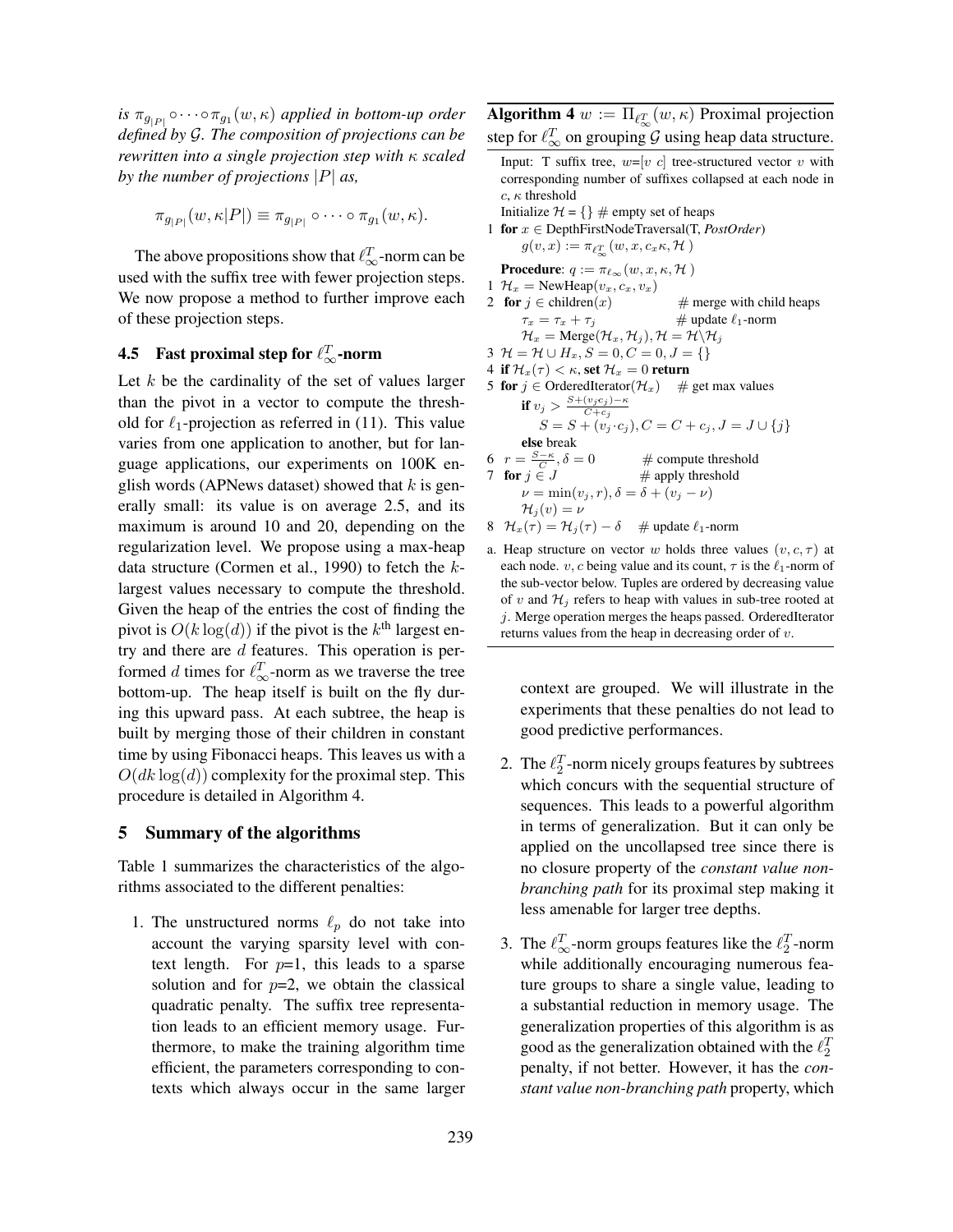| Penalty                              |                                      |             | good generalization | memory efficient                | time efficient                  |
|--------------------------------------|--------------------------------------|-------------|---------------------|---------------------------------|---------------------------------|
| unstructured $\ell_1$ and $\ell_2^2$ |                                      |             | no                  | yes $O( T )$                    | yes $O( T )$                    |
|                                      |                                      |             | yes                 | $\mathsf{no}_{\mathit{O}( S )}$ | $\mathsf{no}_{\mathit{O}( S )}$ |
| struct.                              | $\sim \infty$<br>oΤ<br>$\sim \infty$ | rand. pivot | ves                 | yes $O( T )$                    | $100 O( T ^2)$                  |
|                                      |                                      | heap        | ves                 | yes $O( T )$                    | yes $O( T \log  T )$            |

Table 1: Properties of the algorithms proposed in this paper. Generalization properties are as compared by their performance with increasing context length. Memory efficiency is measured by the number of free parameters of W in the optimization. Note that the suffix tree is much smaller than the trie (uncollapsed tree):  $|T| \ll |S|$ . Time complexities reported are that of one proximal projection step.



Figure 2: (a) compares average perplexity (lower is better) of different methods from 2-gram through 12 gram on four different 100K-20K train-test splits. (b) plot compares the same with appropriate feature weighting. (c) compares model complexity for weighted structured penalties  $w\ell_2^T$  and  $w\ell_{\infty}^T$  measure by then number of parameters.

means that the proximal step can be applied directly to the suffix tree. There is thus also a significant gain of performances.

## 6 Experiments

In this section, we demonstrate empirically the properties of the algorithms summarized in Table 1. We consider four distinct subsets of the Associated Press News (AP-news) text corpus with train-test sizes of 100K-20K for our experiments. The corpus was preprocessed as described in (Bengio et al., 2003) by replacing proper nouns, numbers and rare words with special symbols " $\langle$ proper\_noun $\rangle$ ", "#n" and " $\langle$ unknown $\rangle$ " respectively. Punctuation marks are retained which are treated like other normal words. Vocabulary size for each of the training subsets was around 8,500 words. The model was reset at the start of each sentence, meaning that a word in any given sentence does not depend on any word in the previous sentence. The regularization parameter  $\lambda$  is chosen for each model by cross-validation on a smaller subset of data. Models are fitted to training sequence of 30K words for different values of  $\lambda$  and validated against a sequence of 10K words to choose  $\lambda$ .

We quantitatively evaluate the proposed model using perplexity, which is computed as follows:

$$
P(\{x_i, y_i\}, W) = 10^{\left\{\frac{-1}{n_V} \sum_{i=1}^n \mathbb{I}(y_i \in V) \log p(y_i | x_{1:i}; W)\right\}},
$$

where  $n_V = \sum_i \mathbb{I}(y_i \in V)$ . Performance is measured for varying depth of the suffix trie with different penalties. Interpolated Kneser-Ney results were computed using the openly available SRILM toolkit (Stolcke, 2002).

Figure 2(a) shows perplexity values averaged over four data subsets as a function of the language model order. It can be observed that performance of unstructured  $\ell_1$  and squared  $\ell_2$  penalties improve until a relatively low order and then degrade, while  $\ell_2^T$ penalty does not show such degradation, indicating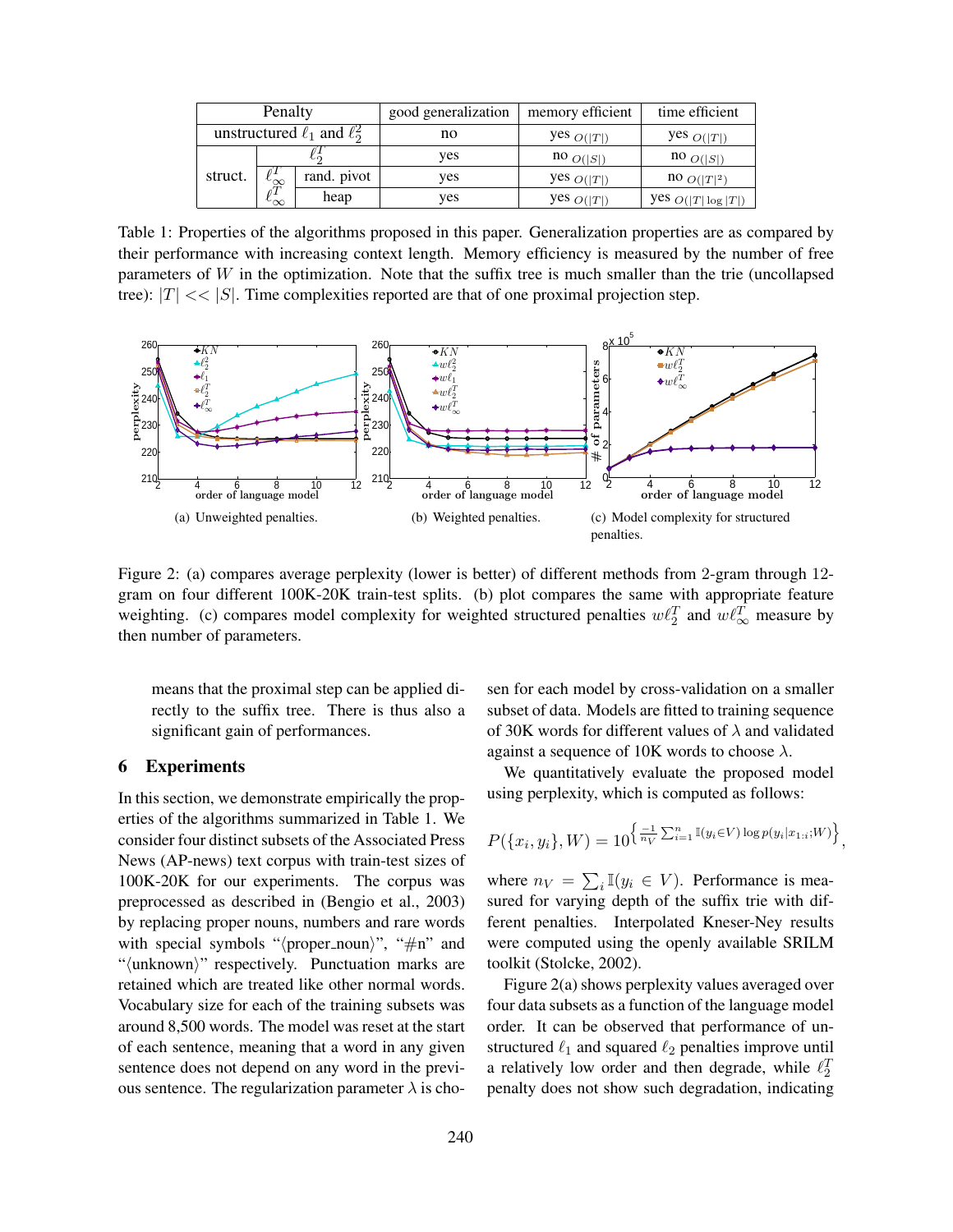

Figure 3: Comparison of different methods for performing  $\ell_{\infty}^T$  proximal projection. The rand-pivot is the random pivoting method of (Bruckner, 1984) and rand-pivot-col is the same applied with the nodes collapsed. The k-best heap is the method described in Algorithm 4.

that taking the tree-structure into account is beneficial. Moreover, the log-linear language model with  $\ell_2^T$  penalty performs similar to interpolated Kneser-Ney. The  $\ell_{\infty}^T$ -norm outperforms all other models at order 5, but taking the structure into account does not prevent a degradation of the performance at higher orders, unlike  $\ell_2^T$ . This means that a single regularization for all model orders is still inappropriate.

To investigate this further, we adjust the penalties by choosing an exponential decrease of weights varying as  $\alpha^m$  for a feature at depth m in the suffix tree. Parameter  $\alpha$  was tuned on a smaller validation set. The best performing values for these weighted models  $w\ell_2^2$ ,  $w\ell_1$ ,  $w\ell_2^T$  and  $w\ell_\infty^T$  are 0.5, 0.7, 1.1 and 0.85 respectively. The weighting scheme further appropriates the regularization at various levels to suit the problem's structure. Perplexity plots for weighted models are shown in Figure 2(b). While  $w\ell_1$  improves at larger depths, it fails to compare to others showing that the problem does not admit sparse solutions. Weighted  $\ell_2^2$  improves considerably and performs comparably to the unweighted tree-structured norms. However, the introduction of weighted features prevents us from using the suffix tree representation, making these models inefficient in terms of memory. Weighted  $\ell_{\infty}^T$  is corrected for overfitting at larger depths and  $w \ell_2^T$  gains more than others. Optimal values for  $\alpha$  are fractional for all norms except  $w \ell_2^T$ -norm showing that the unweighted model  $\ell_2^T$ -norm was over-penalizing features at larger depths, while that of others were

under-penalizing them. Interestingly, perplexity improves up to about 9-grams with  $w \ell_2^T$  penalty for the data set we considered, indicating that there is more to gain from longer dependencies in natural language sentences than what is currently believed.

Figure 2(c) compares model complexity measured by the number of parameters for weighted models using structured penalties. The  $\ell_2^T$  penalty is applied on trie-structured vectors, which grows roughly at a linear rate with increasing model order. This is similar to Kneser-Ney. However, the number of parameters for the  $w \ell_{\infty}^T$  penalty grows logarithmically with the model order. This is due to the fact that it operates on the suffix tree-structured vectors instead of the suffix trie-structured vectors. These results are valid for, both, weighted and unweighted penalties.

Next, we compare the average time taken per iteration for different implementations of the  $\ell_{\infty}^T$  proximal step. Figure 3(a) shows this time against increasing depth of the language model order for random pivoting method with and without the collapsing of parameters at different constant value nonbranching paths. The trend in this plot resembles that of the number of parameters in Figure  $2(c)$ . This shows that the complexity of the full proximal step is sublinear when accounting for the suffix tree data structure. Figure 3(b) plots time per iteration random pivoting and  $k$ -best heap against the varying size of training sequence. The two algorithms are operating directly on the suffix tree. It can be observed that the heap-based method are superior with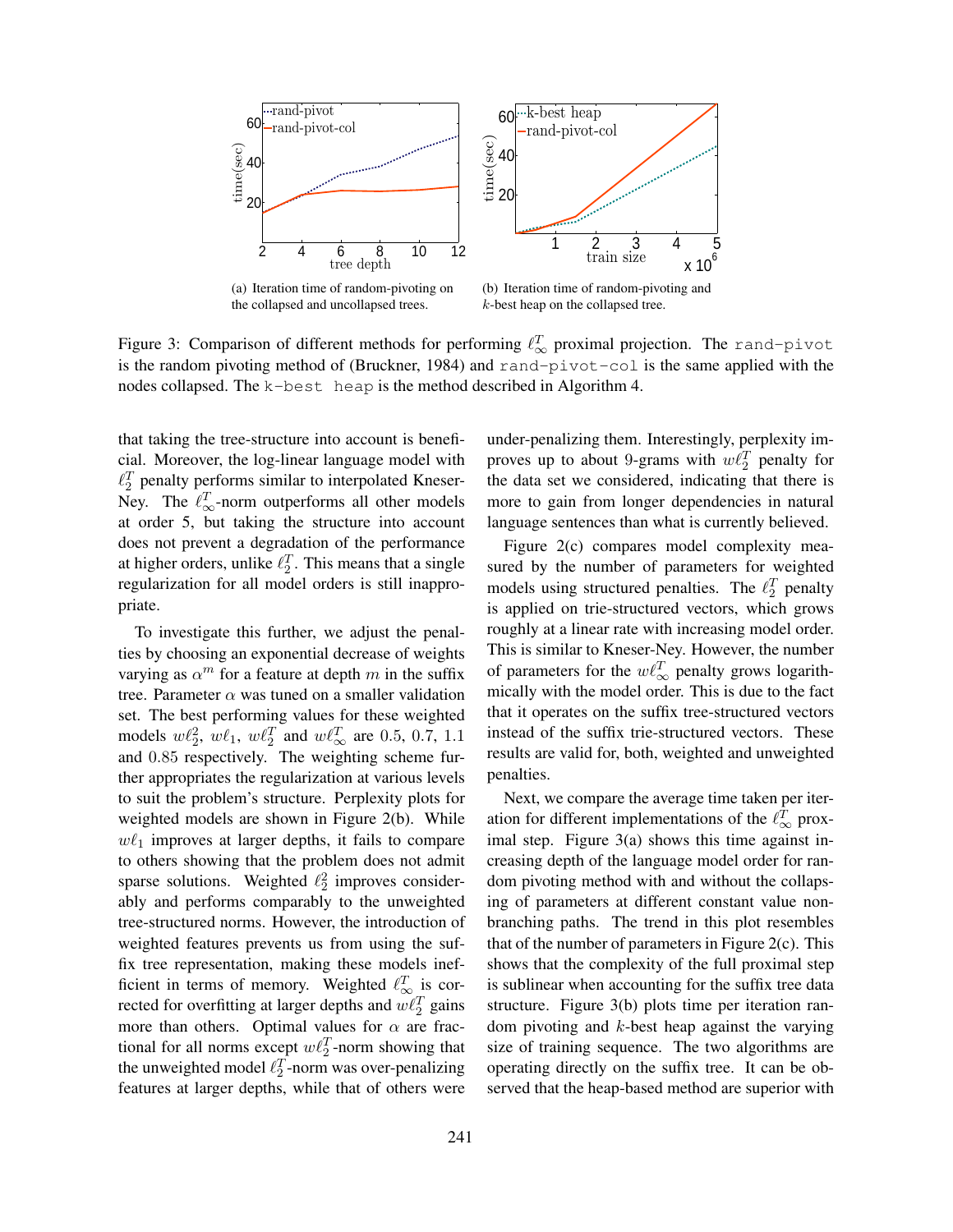increasing size of training data.

#### 7 Conclusion

In this paper, we proposed several log-linear language models. We showed that with an efficient data structure and structurally appropriate convex regularization schemes, they were able to outperform standard Kneser-Ney smoothing. We also developed a proximal projection algorithm for the treestructured  $\ell_{\infty}^T$ -norm suitable for large trees.

Further, we showed that these models can be trained online, that they accurately learn the m-gram weights and that they are able to better take advantage of long contexts. The time required to run the optimization is still a concern. It takes 7583 minutes on a standard desktop computer for one pass of the of the complete AP-news dataset with 13 million words which is little more than time reported for (Mnih and Hinton, 2007). The most time consuming part is computing the normalization factor for the log-loss. A hierarchical model in the flavour of (Mnih and Hinton, 2008) should lead to significant improvements to this end. Currently, the computational bottleneck is due to the normalization factor in (1) as it appears in every gradient step computation. Significant savings would be obtained by computing it as described in (Wu and Khundanpur, 2000).

#### Acknowledgements

The authors would like to thank anonymous reviewers for their comments. This work was partially supported by the CIFRE grant 1178/2010 from the French ANRT.

### References

- F. Bach, R. Jenatton, J. Mairal, and G. Obozinski. 2012. Optimization with sparsity-inducing penalties. *Foundations and Trends in Machine Learning*, pages 1– 106.
- A. Beck and M. Teboulle. 2009. A fast iterative shrinkage-thresholding algorithm for linear inverse problems. *SIAM Journal of Imaging Sciences*, 2(1):183–202.
- Y. Bengio, R. Ducharme, P. Vincent, and C. Jauvin. 2003. A neural probabilistic language model. *Journal of Machine Learning Research*, 3:1137–1155.
- P. Bruckner. 1984. An  $o(n)$  algorithm for quadratic knapsack problems. *Operations Research Letters*, 3:163–166.
- L. Burget, P. Matejka, P. Schwarz, O. Glembek, and J.H. Cernocky. 2007. Analysis of feature extraction and channel compensation in a GMM speaker recognition system. *IEEE Transactions on Audio, Speech and Language Processing*, 15(7):1979–1986, September.
- Y-W. Chang and M. Collins. 2011. Exact decoding of phrase-based translation models through lagrangian relaxation. In *Proc. Conf. Empirical Methods for Natural Language Processing*, pages 26–37.
- S. F. Chen and R. Rosenfeld. 2000. A survey of smoothing techniques for maximum entropy models. *IEEE Transactions on Speech and Audio Processing*, 8(1):37–50.
- T. H. Cormen, C. E. Leiserson, and R. L. Rivest. 1990. *An Introduction to Algorithms*. MIT Press.
- S. Della Pietra, V. Della Pietra, and J. Lafferty. 1997. Inducing features of random fields. *IEEE Transactions on Pattern Analysis and Machine Intelligence*, 19(4):380–393.
- J. Duchi, S. Shalev-Shwartz, Y. Singer, and T. Chandra. 2008. Efficient projections onto the  $\ell_1$ -ball for learning in high dimensions. *Proc. 25th Int. Conf. Machine Learning*.
- R. Giegerich and S. Kurtz. 1997. From ukkonen to Mc-Creight and weiner: A unifying view of linear-time suffix tree construction. *Algorithmica*.
- J. Goodman. 2001. A bit of progress in language modelling. *Computer Speech and Language*, pages 403– 434, October.
- J. Goodman. 2004. Exponential priors for maximum entropy models. In *Proc. North American Chapter of the Association of Computational Linguistics*.
- C. Hu, J.T. Kwok, and W. Pan. 2009. Accelerated gradient methods for stochastic optimization and online learning. *Advances in Neural Information Processing Systems*.
- R. Jenatton, J. Mairal, G. Obozinski, and F. Bach. 2011. Proximal methods for hierarchical sparse coding. *Journal of Machine Learning Research*, 12:2297– 2334.
- C. R. Kennington, M. Kay, and A. Friedrich. 2012. Sufx trees as language models. *Language Resources and Evaluation Conference*.
- R. Kneser and H. Ney. 1995. Improved backing-off for m-gram language modeling. In *Proc. IEEE Int. Conf. Acoustics, Speech and Signal Processing*, volume 1.
- A. F. T. Martins, N. A. Smith, P. M. Q. Aguiar, and M. A. T. Figueiredo. 2011. Structured sparsity in structured prediction. In *Proc. Conf. Empirical Methods for Natural Language Processing*, pages 1500– 1511.